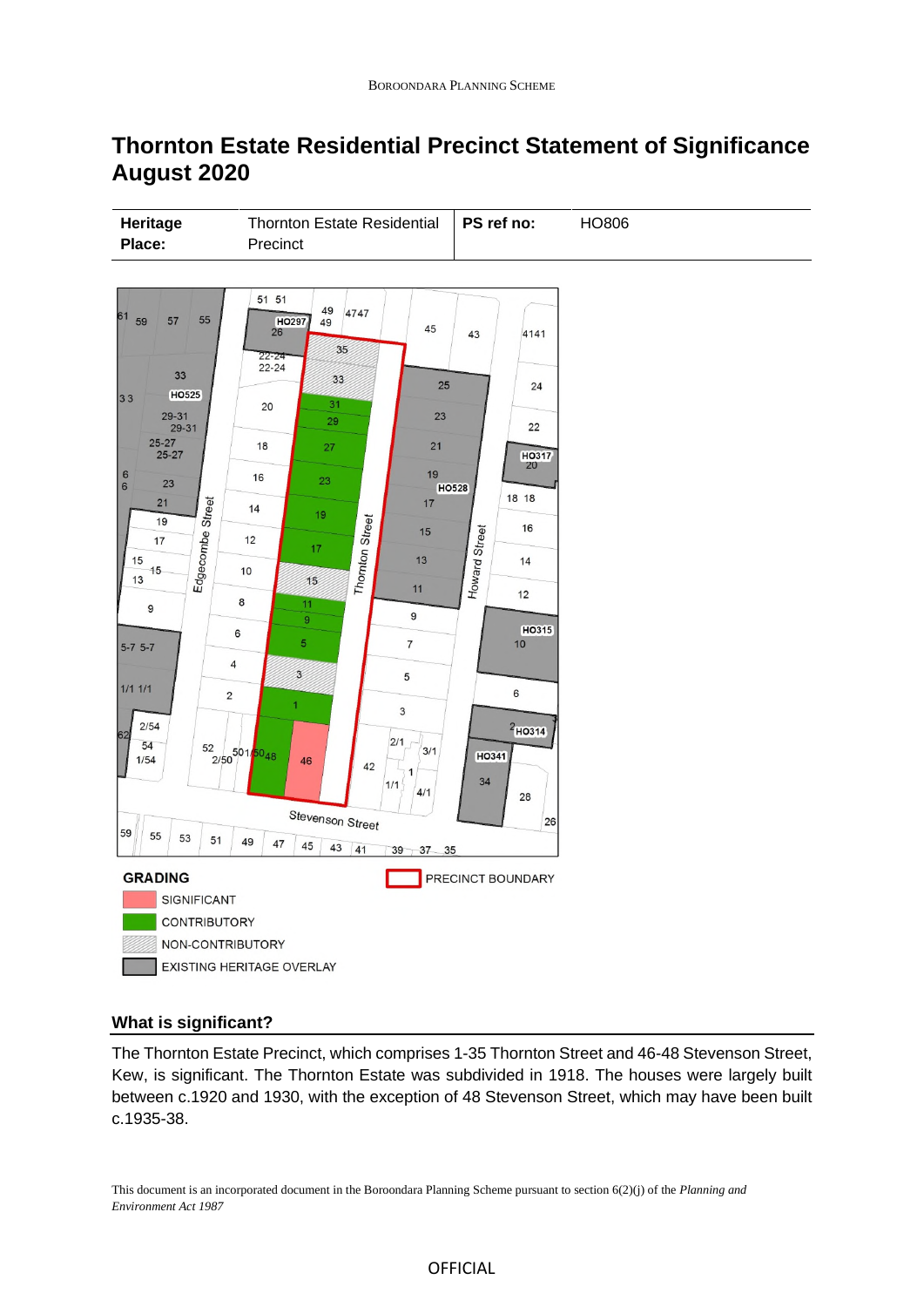The street plantings of uniformly spaced and pruned mature plane trees on the west side, and dense mature plantings on the east side. The lawn nature strip and concrete footpaths in the public domain contribute to the Precinct's significance.

The house, front fence, gateway and garden paths at 46 Stevenson Street is individually Significant. The Intact original front fence at 19 Thornton Street is contributory.

Non-original alterations and additions to the houses in the Precinct are not significant, including the second storey additions, garages, high brick front fences. Some of the front fences are sympathetic to the architectural style of the houses, but are not significant.

High brick front fences at 5 Thornton Street and lightweight modern palisade fences at 1 and 33 Thornton Street are not significant.

### **How is it significant?**

The Thornton Estate is of local historic and architectural significance to the City of Boroondara.

### **Why is it significant?**

The Thornton Estate Precinct is significant for its ability to demonstrate the continuing pattern of subdivision of large Victorian-era estates built along the south side of Studley Park Road, Kew, during the early interwar years. The Thornton Estate comprised 15 allotments subdivided from the former substantial home named Thornton. The subdivision remains legible because of the consistent streetscape character along its extent, created by the uniform and evenly planted street trees, lawn nature strips and early concrete footpath, and the consistency in architectural style of the houses (diverse forms of the interwar California Bungalow), set behind generally mediumheight front fences in garden settings. (Criterion A)

Architecturally, the Thornton Estate Precinct is significant for the consistency of the architectural style of the houses, interwar California Bungalow. This is because the houses in the Thornton Estate were largely all built over a five-year time span, from c.1925-30; the exception may be 48 Stevenson, built c.1935-38. This distinguishes the Thornton Estate Precinct from other interwar precincts which were generally built over longer time spans and thus represent a greater diversity of architectural styles. Even though each house is built to very distinctive designs, they display features typical of the California Bungalow idiom, including visually prominent roofs, many with visually prominent street facing gables, flat top chimneys, some houses with shingling (19 Thornton and 48 Stevenson streets), heavy masonry verandah piers and balustrading, and projecting timber window frames, and geometric pattern leadlight glazing. (Criterion D)

Architecturally, 46 Stevenson Street is significant as an interwar Bungalow that exhibits many features typical of the interwar brick Bungalow style, a popular idiom for domestic architecture in the suburbs during the 1920s. Its significance is enhanced by the high degree of intactness of the house and its grounds (front fence, garden paths, gateway and gate) and the high quality of the detailing evident in these original features. The intactness of 46 Stevenson Street, and the integrity of the site as a whole, compares favourably with some of the best-known interwar landmark corner houses in Melbourne. (Criterion D)

#### OFFICIAL

This document is an incorporated document in the Boroondara Planning Scheme pursuant to section 6(2)(j) of the *Planning and Environment Act 1987*